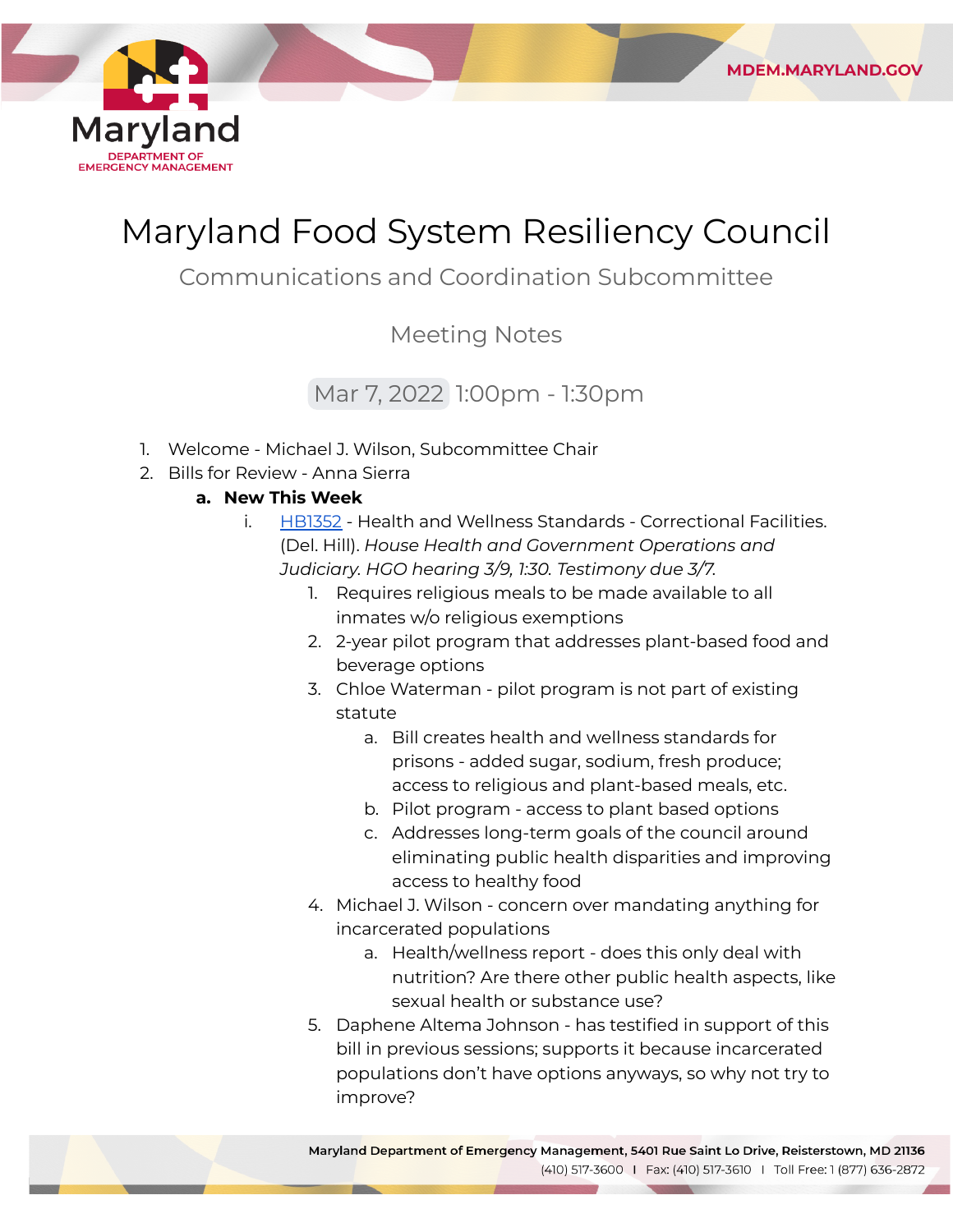

- a. From a public health perspective, the status quo isn't working when we look at chronic health outcomes
- 6. Consensus: Chloe Waterman will draft a support letter today for submission by 2:30pm today

#### b. **Updates:**

- i. [HB0156](https://mgaleg.maryland.gov/mgawebsite/Legislation/Details/hb0156?ys=2022RS) Urban Agricultural Incentive Zones. *Senate Education, Health, and Environmental Affairs; no hearing date set.*
	- 1. Amendments can be reviewed in the third reading text of the bill <u>here</u>. The amendment removes sales and use tax revenue as an explicit list of funding sources for the grant, and removes a section of the Tax article which compels the Comptroller to distribute funding in specific manners.
- ii. <u>[SB0263](https://mgaleg.maryland.gov/mgawebsite/Legislation/Details/sb0263?ys=2022RS)</u> Beverage Options with Children's Meals.
	- 1. Amendments can be reviewed in the third reading text of the bill [here.](https://mgaleg.maryland.gov/2022RS/bills/sb/sb0263t.pdf)
- iii. [SB0942](https://mgaleg.maryland.gov/mgawebsite/Legislation/Details/sb0942?ys=2022RS) Urban Agriculture Water and Power Infrastructure Grant Program and Fund. *Rereferred to Education, Health, and Environmental Affairs; no hearing date set.*
- iv. [SB0971](https://mgaleg.maryland.gov/mgawebsite/Legislation/Details/sb0971?ys=2022RS) Concentration of Poverty School Grant Program School  Lunch. *Rereferred to Education, Health, and Environmental Affairs; no hearing date set.*
- v. HB0456 SNAP state supplement reported favorably with amendments
	- 1. Age reduction from 62 to 60 was removed from bill text
- vi. HB0540 UME Urban Farmer Assistance reported favorably; updates to follow
- vii. FARM Bill Steve McHenry said that the House bill has been reported out of committee and now heads to the floor for a vote

#### **c. Other**

 i. #hearthecrunch photo! Please have an apple ready for a virtual photo in support of [National School Breakfast Week.](https://www.mdhungersolutions.org/federal-nutrition-programs/school-breakfast-program-sbp/hearthemarylandcrunch/)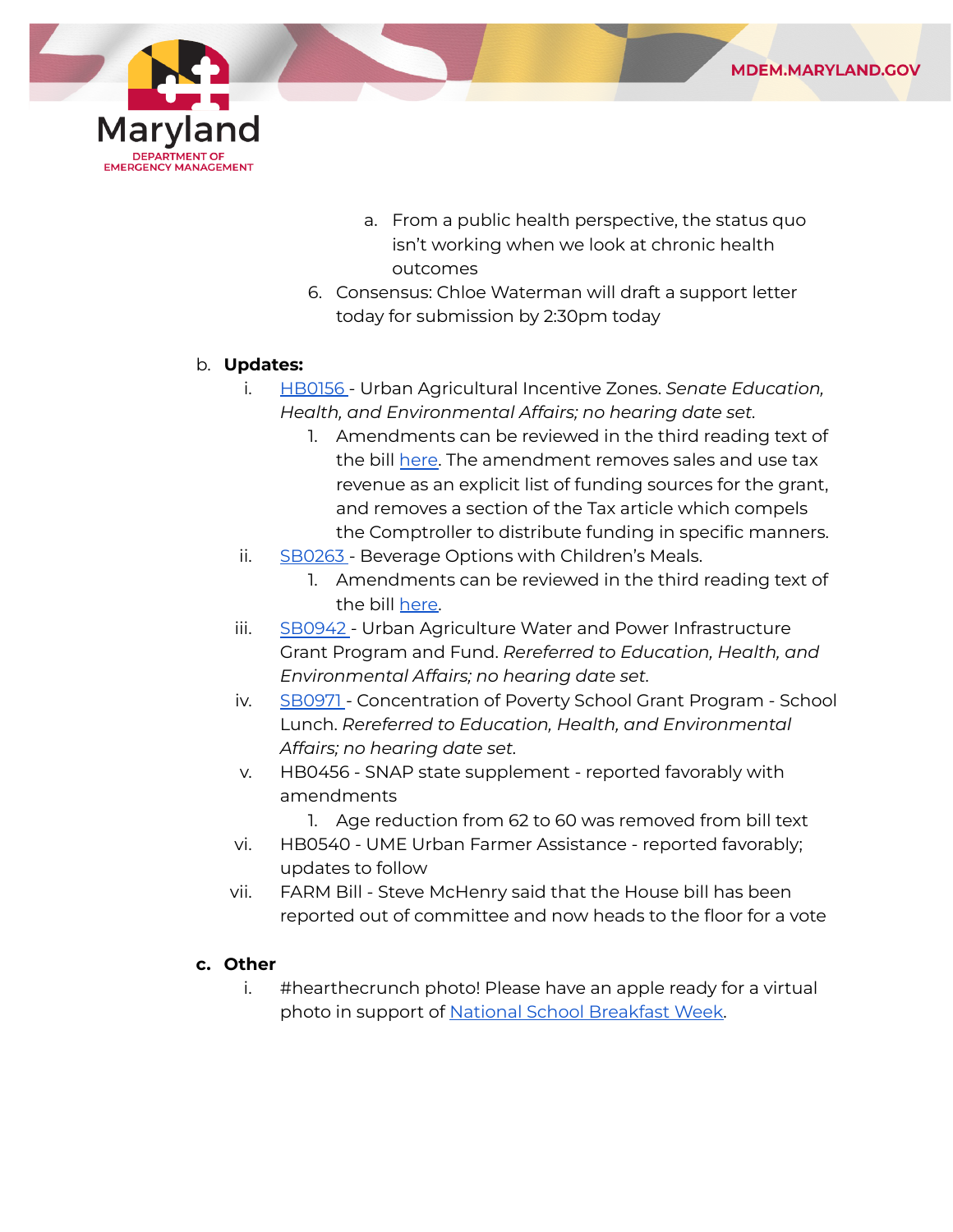

#### 3. Hearing Schedule Week of 3/7-3/11

| Bill#<br>(Crossfile) | <b>Title</b>                                                                          | Sponsor(s)            | <b>Hearing Schedule</b>                                                                                                                    | <b>Notes</b>                                                             |  |  |  |
|----------------------|---------------------------------------------------------------------------------------|-----------------------|--------------------------------------------------------------------------------------------------------------------------------------------|--------------------------------------------------------------------------|--|--|--|
| <b>Support</b>       |                                                                                       |                       |                                                                                                                                            |                                                                          |  |  |  |
| SB0437<br>(HB0540)   | Agriculture - University of<br>Maryland Extension - Urban<br><b>Farmer Assistance</b> | <b>Senator McCray</b> | Senate<br>Education, Health,<br>and Environmental<br><b>Affairs</b><br>3/9/22 at 1:00pm<br>House<br>Appropriations<br>2/22/22 at 1:00 p.m. | Dr. Lansing has developed<br>testimony.                                  |  |  |  |
| <b>HB1352</b>        | <b>Health and Wellness</b><br>Standards - Correctional<br><b>Facilities</b>           | Delegate Hill         | Health and<br>Government<br><b>Operations</b><br>3/09/22 - 1:30 PM<br><b>Judiciary</b><br>No hearing date                                  | Chloe Waterman will draft<br>testimony in support by<br>3pm deadline 3/7 |  |  |  |